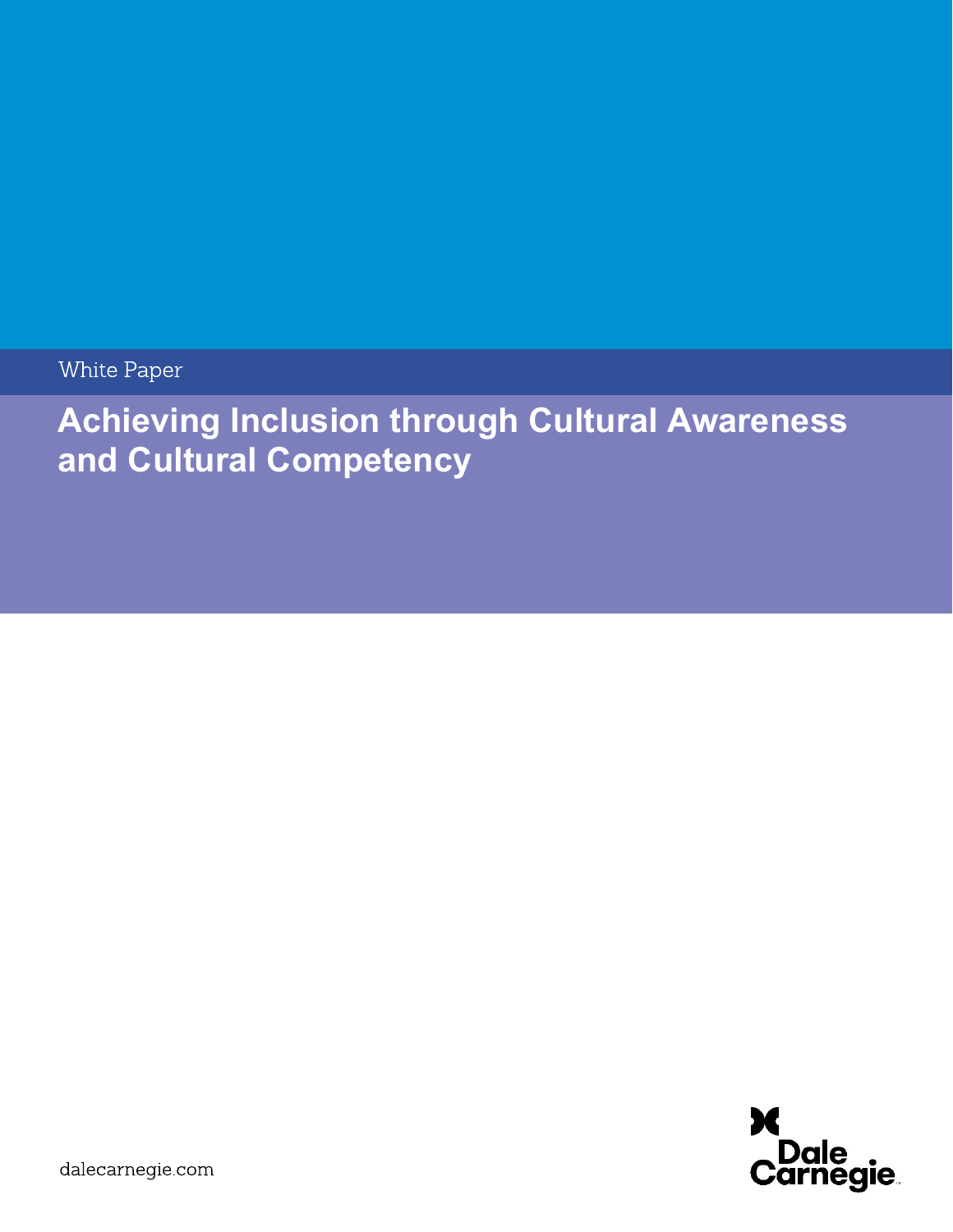# Diversity Only Thrives in an Inclusive Environment

The benefits of diversity in the workplace include faster problem-solving, better decision-making, increased innovation, employee engagement, and better financial performance.<sup>1,2</sup> Yet diversity can only deliver on its full potential when it exists in a genuinely inclusive environment. An organizational culture that does not make talented diverse employees feel valued and supported is certain to lose them.

Inclusion, then, is the mechanism for achieving sustained diversity. It relies on *cultural awareness* and the people and communication skills involved in cultural competency.

Cultural awareness refers to the ability to recognize and appreciate the nuances of culture and background – both one's own and those of others – and it is at the heart of societies, communities, and organizations that aspire to be equitable and inclusive for all of their members.

We are not born with an innate ability to navigate diversity with ease, in fact our brains are wired to mistrust differences with others, that leads us all naturally to develop biases. Because of that, to become effective, trusted leaders within our organizations and communities, we first need to become students of culture. That is, we need to develop competency in effectively understanding, communicating with, and interacting with people whose backgrounds and culture may be different from our own.<sup>3</sup>

## Bias: Nature's Blessing and Its Curse

There is no shame in acknowledging that we have biases. They are impossible to avoid entirely and are rooted in nature's desire that our brains be equipped in the most efficient way to help us survive and adapt to complex social living.<sup>4</sup>

But as is sometimes the case, a trait or behavior that has evolved over time for one type of situation can be a problem in another, and that is the case with bias in modern society.

People experience affinities for others they perceive to be like themselves, and research has now shown that the brain itself responds accordingly. This tendency to favor those we see as in our own group

Cultural awareness is the ability to recognize and appreciate the nuances of culture and background, and it is at the heart of societies, communities, and organizations that aspire to be equitable and inclusive for all of their members.

(in-group bias) may occur with affinities based on age, gender, profession, nationality, race, ethnicity, favorite sports team, social group, education or any number of other factors. Scientists have discovered that the neural mechanisms of our brains react differently to those in our in-group: we perceive their faces differently, categorize them differently, empathize at a different level, and experience their actions differently.<sup>5</sup>

We can't change our neuroscience. Our responsibility is to recognize our biases – whether conscious or unconscious (implicit) – and to do our best to mitigate any negative effects they may have on others and the organizations and institutions we serve.

<sup>&</sup>lt;sup>1</sup> Eswaran, Vijay. "The Business Case for Diversity Is Now Overwhelming. Here's Why." World Economic Forum, 29 Apr. 2019, www.weforum.org/agenda/2019/04/business-case-for-diversity-in-the-workplace.

<sup>&</sup>lt;sup>2</sup> Bersin, Josh. "Why Diversity and Inclusion Has Become a Business Priority." JOSH BERSIN, 16 Mar. 2019, joshbersin.com/2015/12/whydiversity-and-inclusion-will-be-a-top-priority-for-2016.

<sup>&</sup>lt;sup>3</sup> Neuroscience News. "Why Our Brains See the World As "Us" Versus "Them"" Neuroscience News, 24 June 2018, neurosciencenews.com/neuroscience-bias-9431.

<sup>&</sup>lt;sup>4</sup> Tobena, A., et al. "Advantages of Bias and Prejudice: An Exploration of Their Neurocognitive Templates." Neuroscience & Biobehavioral Reviews, vol. 23, no. 7, 1999, pp. 1047-58. Crossref, doi:10.1016/s0149-7634(99)00036-6.

<sup>&</sup>lt;sup>5</sup> Molenberghs, Pascal. "The Neuroscience of In-Group Bias." Neuroscience & Biobehavioral Reviews, vol. 37, no. 8, 2013, pp. 1530–36. Crossref, doi:10.1016/j.neubiorev.2013.06.002.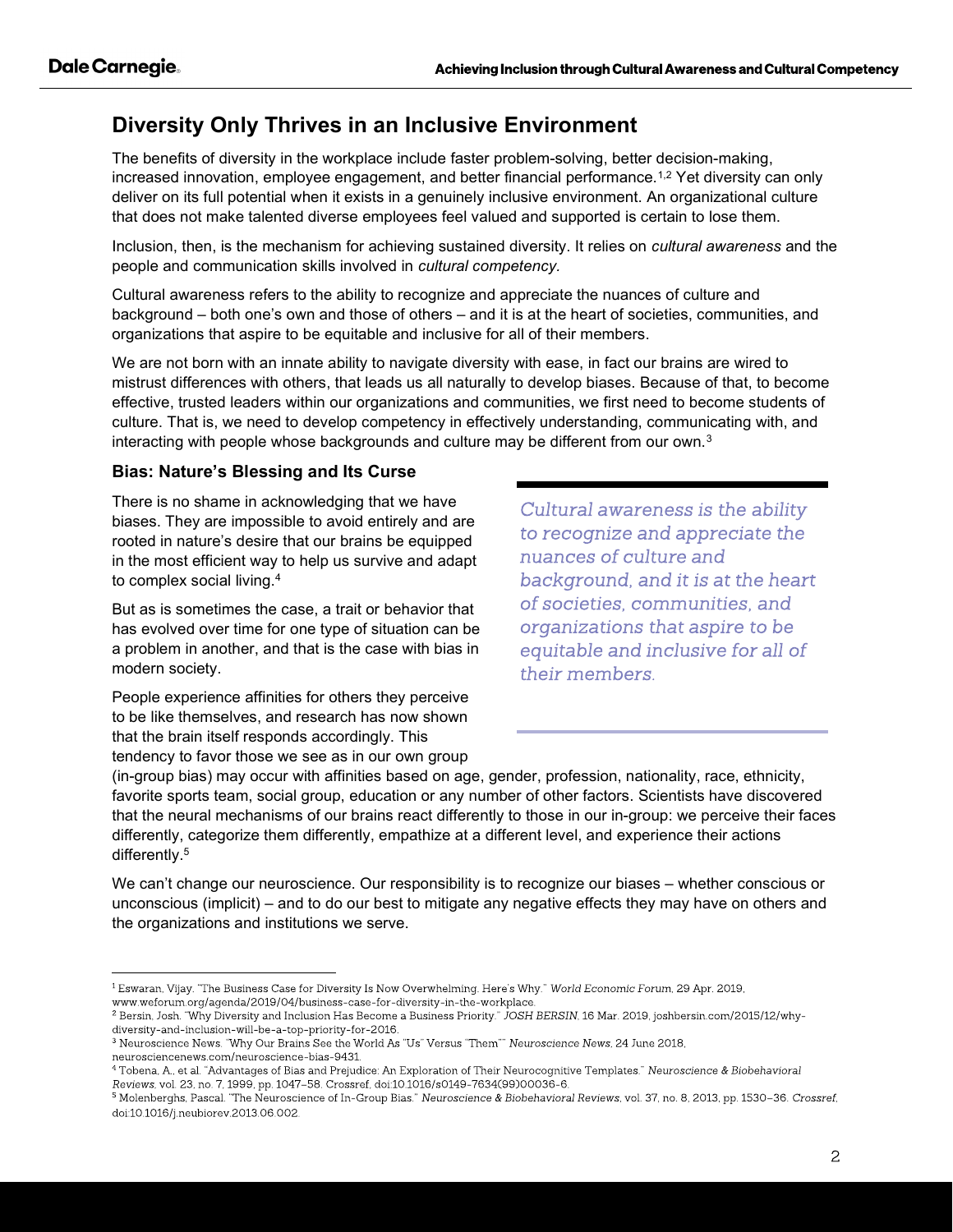#### Success Begins with Self-Confidence and Genuine Interest

Our ability to mitigate the negative effects of our bias and build strong, trusting, collaborative relationships with others – regardless of differences in culture and background – begins with an openness to the process which requires self-confidence and a genuine interest in becoming a better version of ourselves in this regard.

Before we can begin to examine our own cultural and professional backgrounds, it is important to recognize that this kind of self-examination is essentially an exchange of feedback with ourselves, and that accepting feedback – even from ourselves – requires self-confidence.

Research shows a strong correlation between people's level of self-confidence and both their willingness to accept negative feedback and their performance after receiving it.<sup>6,7</sup> Without sufficient self-confidence, people often respond to negative feedback with defensiveness in order to justify their actions in an unconscious effort to protect their feelings of self-worth. Alternatively, negative feedback can drain people with low self-confidence of their drive and optimism leaving them unable to perform at their best. Neither of these scenarios is conducive to using feedback for its real purpose which is improvement.

The other essential prerequisite for success is that we be genuinely interested in bettering ourselves when it comes to our interactions with and impact on others. Again, this requires self-examination, this time of our own principles, beliefs and goals for ourselves, our organizations, and our communities.

Together, this genuine interest and sufficient self-confidence (not over confidence) support our ability to receive feedback and to learn, both of which are part of the process of becoming culturally aware and culturally competent.

#### Mitigating the Effects of Our Bias Requires Both Cultural Awareness and Cultural Competency

Unchecked bias creates issues that can exist at the individual, group, organizational and societal levels, leading to conflict, distrust, perceptions of preferential treatment, dissatisfaction, and much worse. It also results in missed opportunities regarding benefits that can be derived from a diverse and inclusive group of people working together toward shared goals.

"[P]ositive effects of diversity" training were greater when training was complemented by other diversity initiatives. targeted to both awareness and skills development, and conducted over a significant period of time."<sup>6</sup>

To combat the consequences of bias, effective training must include both cultural awareness and the skills involved in achieving cultural competency. A metaanalysis of 40 years of diversity training suggests that the "positive effects of diversity training were greater when training was complemented by other diversity initiatives, targeted to both awareness and skills development, and conducted over a significant period of time"<sup>8</sup> Simply enhancing cultural awareness without providing practical techniques for how to reduce bias and its negative effects can actually leave participants feeling powerless, by heightening their sensitivity to expressions of unintentional bias without concrete skills for dealing with or preventing them.<sup>9</sup>

<sup>&</sup>lt;sup>6</sup> Folkman, Joseph. "You Can Take It! How to Accept Negative Feedback with Ease." Forbes, 5 Dec. 2017,

www.forbes.com/sites/joefolkman/2017/12/05/you-can-take-it-how-to-accept-negative-feedback-with-ease/#500104c723a7.

 $^7$  Brockner, Joel, et al. "Self-Esteem and Reactions to Negative Feedback: Toward Greater Generalizability." Journal of Research in Personality, vol. 21, no. 3, 1987, pp. 318-33. Crossref, doi:10.1016/0092-6566(87)90014-6.

<sup>&</sup>lt;sup>8</sup> Bezrukova, Katerina, et al. "A Meta-Analytical Integration of over 40 Years of Research on Diversity Training Evaluation." Psychological Bulletin, vol. 142, no. 11, 2016, pp. 1227-74. Crossref, doi:10.1037/bul0000067.

<sup>&</sup>lt;sup>9</sup> Mallett, Robyn, and Margo Monteith. Confronting Prejudice and Discrimination. Maarssen-Netherlands, Netherlands, Elsevier Gezondheidszorg, 2019, doi:10.1016/C2017-0-01959-6.